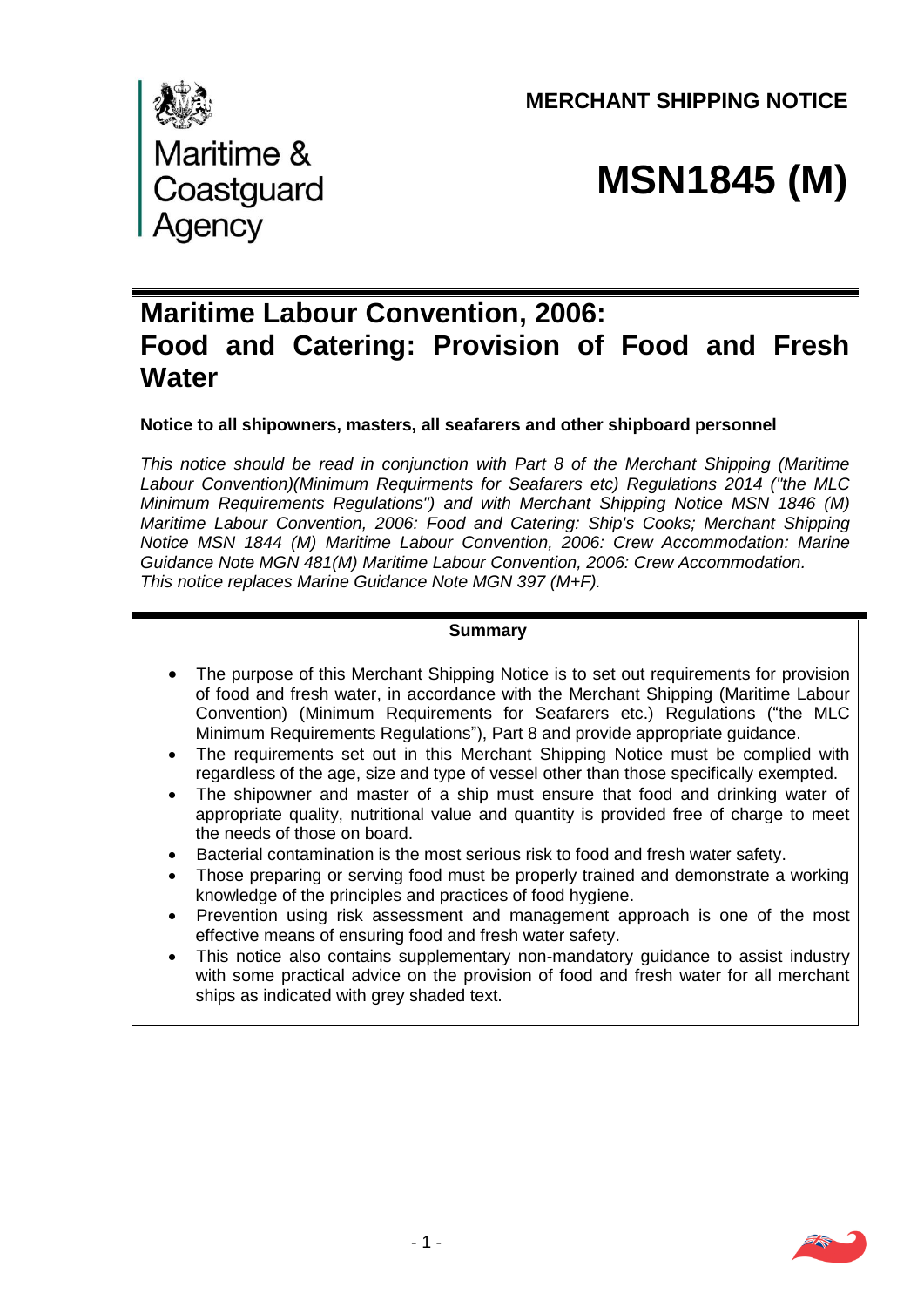Relationship with the MLC Minimum Requirements Regulations

- Part 8 of the MLC Minimum Requirements Regulations needs to be read together with this Merchant Shipping Notice, as this Notice sets out standards which must be met in order to comply with legal obligations under those Regulations. Failure to comply with those obligations may be a criminal offence under the Regulations.
- To assist the reader, paragraph 9 identifies the regulation in the MLC Minimum Requirements Regulations which refers to this Notice and identifies the relevant paragraph of this Notice.

# **1. Introduction**

- 1.1The MLC Minimum Requirements Regulations, in Part 8, make provisions covering food and catering for seafarers working on merchant ships, commercially operated yachts and other sea-going vessels in accordance with the provisions of Regulation 3.2 and Standard A3.2 and where applicable Guideline B3.2 of the International Labour Organization (ILO) Maritime Labour Convention, 2006. Pleasure Vessels, fishing vessels, ships of traditional build, warships, naval auxiliaries and vessels which are not ordinarily engaged in commercial activities are not subject to these Regulations. Fishing vessels remain subject to the Merchant Shipping (Provisions and Water) Regulations 1989.
- 1.2 For guidance on the MCA interpretation of "seafarer", "ship" or "shipowner" in the MLC Minimum Requirements Regulations, see Marine Guidance Note 471 (M), Maritime Labour Convention, 2006: Definitions.
- 1.3 Other relevant shipping and public health regulations are the:
	- Food Hygiene Regulations 2006, as amended; and
	- Public Health (Ships) Regulations 1979 as amended.

# **2. General Requirements**

2.1 In providing food and drinking water on board ship, account must be taken of factors including the duration and the nature of the voyage, the number of seafarers on board and the quantity, nutritional value, quality and variety of food. The religious requirements and cultural practices of the seafarers as they relate to food must also be taken into account.

2.2 For ships with a catering department, the organisation and equipment must be such as to permit the provision to the seafarers of adequate, varied and nutritious meals prepared and served in hygienic conditions.

2.3 Food hygiene principles must be applied regardless of the age, size and type of vessel. The information contained in this Notice, which supports ILO standards, provides a practical food hygiene guide and general food safety principles for the vast majority of vessels (such as general cargo), where catering arrangements relate more closely to a domestic environment than a food business.

# **3. Provision of food and drinking water (Regulation 34)**

3.1 The shipowner and master must ensure that food and drinking water are provided on the ship which:

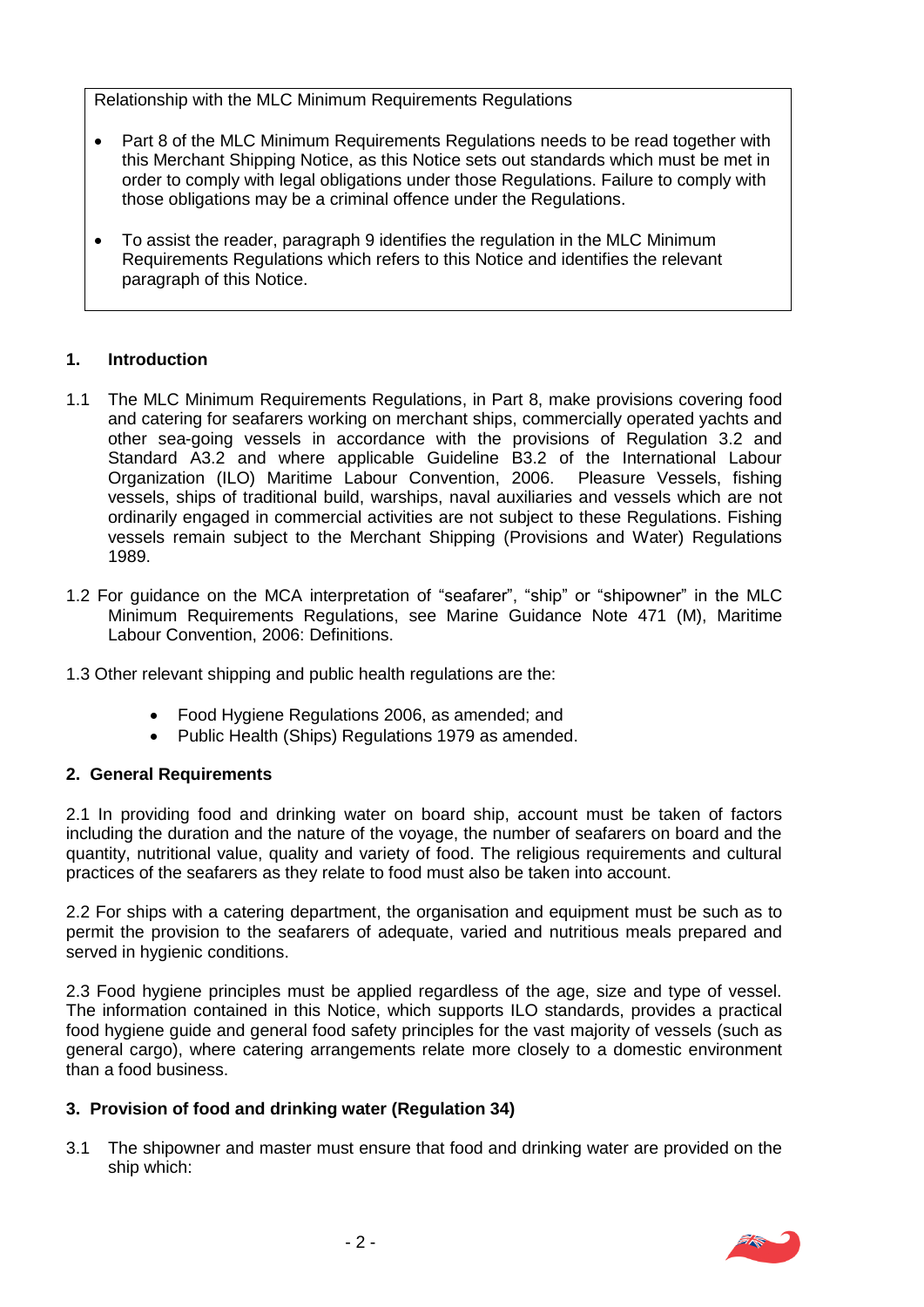- 3.1.1 are suitable in respect of quantity, nutritional value, quality and variety taking account of –
	- (i) the number of seafarers on board and the character, nature and duration of the voyage and
	- (ii) the different religious requirements and cultural practices in relation to food of the seafarers on board,
- 3.1.2 do not contain anything which is likely to cause sickness or injury to health or which renders any food or drinking water unpalatable, and
- 3.1.3 are otherwise fit for consumption.

3.2 The shipowner and master of a ship must ensure that food and drinking water provided in accordance with 3.1 above are provided free of charge to all seafarers while they are on board.

# **4. Organisation and equipment of the catering department (Regulation 35)**

4.1 The shipowner and the master must ensure that:

*GUIDANCE:*

*GUIDANCE:* 

- 4.1.1 food and drinking water which are provided for seafarers are stored and handled; and
- 4.1.2 the catering department is organised and equipped

so as to permit the provision to seafarers of adequate, varied and nutritious meals prepared and served in hygienic conditions, in accordance with the requirements in this Notice.

4.2 In fulfilling these requirements the shipowner and master must take account of the guidance in Section 1 (Design, construction, equipment and maintenance of galley areas) and Section 7 (Stores) in Annex 1 of this Merchant Shipping Notice.

4.3 In fulfilling the requirements on the storage and handling of fresh water the shipowner and master must take account of the guidance in Annex 2 of this Merchant Shipping Notice.

4.4 Galleys, storerooms and sanitary rooms must be maintained in a clean and habitable condition and all equipment and installations must be maintained in good working order.

*Merchant Shipping Regulations and gives additional guidance on standards expected on merchant ships. Detailed advice specific to galley operations is available in Chapter 14.* 

store rooms and refrigerating equipment and mess rooms is set out in Marine Guidance Note



*3,*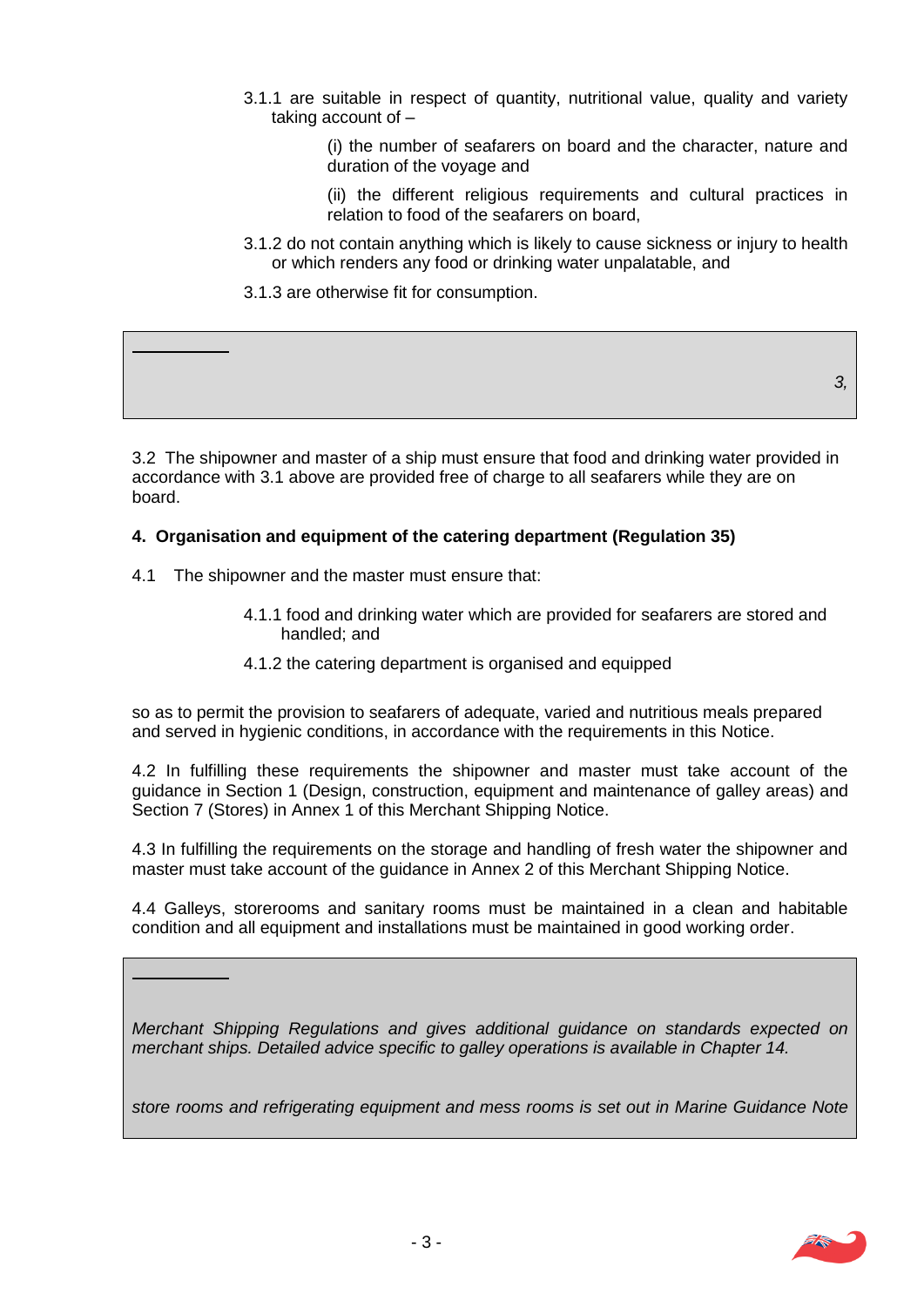# **5. Training requirements for catering staff and other persons processing food in the galley (Regulation 40)**

5.1 The MLC Minimum Requirements Regulations require that the shipowner and the master of the ship must ensure that every member of catering staff is properly trained or instructed for their position, and any person processing food in the galley is properly trained or instructed in areas including food and person hygiene and handling. See MSN 1846(M) for more information.

# **6. Inspection of food and catering facilities (Regulation 36)**

6.1 The master of a ship must ensure that, not less than once a week – (a) the supplies of food and drinking water on board are inspected to check compliance with Regulations 34 and 35 and

 (b) the catering department and its equipment are inspected to check compliance with regulation 35.

- 6.2 An inspection under paragraph 6.1 must be carried out by
	- (a) the master, or
	- (b) a person authorised by the master,

together with a member of the catering staff.

6.3 The master must ensure that the results of any inspection referred to in 6.1 are recorded in the official logbook of the ship.

# *GUIDANCE:*

Ships are also inspected by marine surveyors according to the MCA's inspection regime which provides for food safety and hygiene standards in accordance with the relevant merchant shipping legislation.

Environmental or Port Health Officers enforce food safety standards and issue ship sanitation certificates as required by the International Health Regulations.

A close liaison is maintained between local offices of respective organisations to avoid duplication of effort and to ensure that where inspections carried out by members of one organisation reveal a situation that would clearly also be of concern to the other, appropriate actions under respective powers can be considered.

# **7**. **Food and Drinking water safety - Information for crew**

7.1 Information on food and drinking water safety reports should be readily available to members of the crew. The report should be written in a language that can be clearly understood by the crew and in English.

# **8. More Detailed Guidance**

8.1 In fulfilling the duties set out above, (subject to paragraphs 4.2 and 4.3 above), regard should be had to:

- (i) Annex 1: Food Safety and Hygiene including advice on diet and nutrition
- (ii) Annex 2: Water including its supply, storage and distribution and advice on maintenance of water systems.

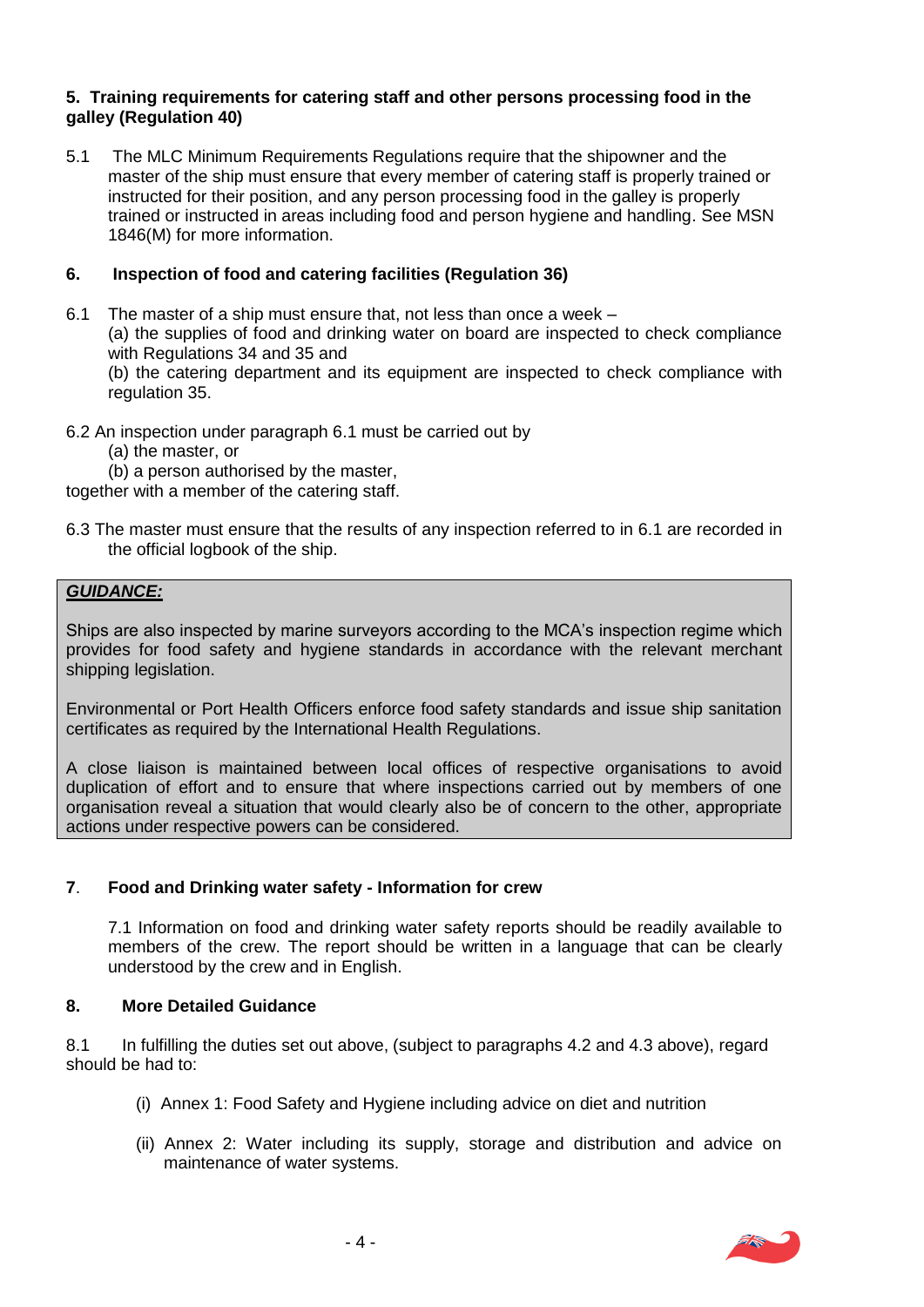#### **9. References to this Notice in the MLC Minimum Requirements Regulations**

- 9.1 The references to this Notice in the MLC Minimum Requirements Regulations are identified below. This is the version of Merchant Shipping Notice 1845 (M) which is considered to be relevant until further notice.
- **Regulation 35 Organisation and equipment of the catering department.** The organisation and equipment of the catering department requirements are set out in paragraph 4 of this Notice.

#### **More Information**

Seafarer Safety and Health Branch Maritime and Coastguard Agency Bay 1/29 Spring Place, 105 Commercial Road, **Southampton** SO15 1EG.

| Tel :<br>Fax :<br>e-mail:               | +44 (0) 23 8032 9328<br>+44 (0) 23 8032 9251<br>mlc@mcga.gov.uk                                               |
|-----------------------------------------|---------------------------------------------------------------------------------------------------------------|
| General Inquiries:                      | infoline@mcga.gov.uk                                                                                          |
| MCA Website Address: www.dft.gov.uk/mca |                                                                                                               |
| File Ref:                               | MC 018/001/0063                                                                                               |
| Published:                              | <b>July 2014</b><br>Please note that all addresses and<br>telephone numbers are correct at time of publishing |

© Crown Copyright 2014

*Safer Lives, Safer Ships, Cleaner Seas.* 

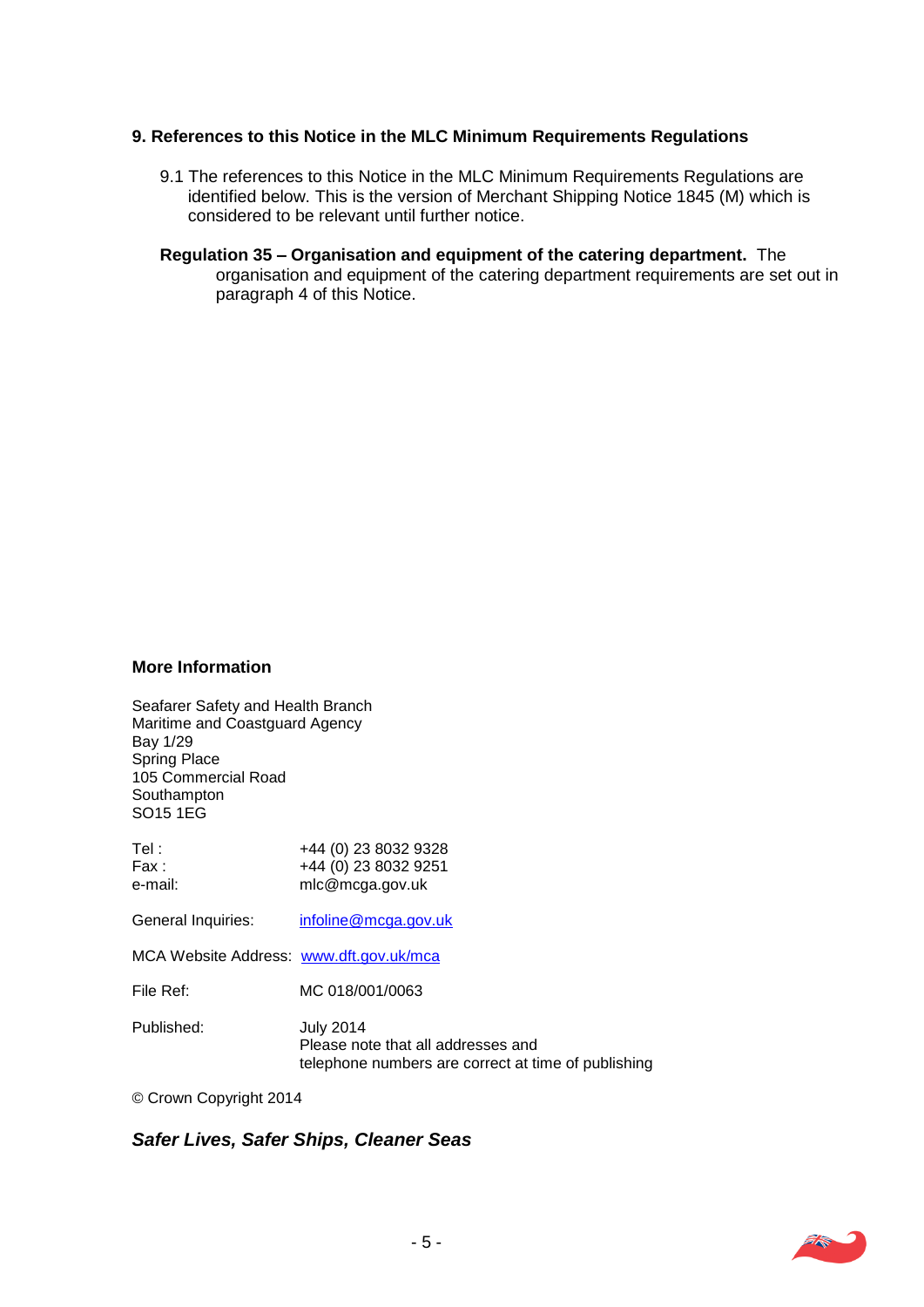# **FOOD SAFETY AND HYGIENE**

#### *This annex covers construction, design, equipment and maintenance of galley areas, health and safety, diet and nutrition and personal hygiene, preparation, cooking and food service, storage and cleaning.*

#### **1. Design, construction, equipment and maintenance of galley areas.**

Food areas should be designed, constructed, equipped and properly maintained to enable good hygiene and suitable health and safety standards to be maintained. Materials used should be durable, non absorbent, smooth and easy to clean with no sharp edges or corners. Decks should be anti-slip and provide adequate drainage if necessary. All spaces should be well lit.

The design and layout should enable clear access below, behind or between equipment or be properly sealed/integrated to prevent the accumulation of debris in inaccessible spaces. So far as practical, refrigeration units should not be located close to ovens or other large galley cooking units. There should be adequate working space to provide a safe working environment.

Ventilation should be adequate with suitable mechanical extraction to maintain reasonable temperatures and humidity levels. Condensation particularly on deck heads can be a problem but with suitable mechanical ventilation this can be kept under control. Supplementary ventilation should be provided for particular hot spots. Ventilation ducting should be accessible and regularly cleaned to minimise the risk of fire. An intervening air space should be provided between any WC and the galley/food preparation rooms.

Catering equipment should be adequate for the number of crew and fit for purpose. Equipment and utensils should be fixed in place or stored safely to avoid damage or injury when the ship rolls. Equipment should be stored so as to protect it against contamination.

Dedicated hand wash basins with soap and hand-drying facilities should be provided for the use of the catering staff. In addition separate dedicated sinks for food preparation and equipment washing should also be provided.

# **2. Health and Safety Issues**

There are obvious hazards within the galley and store areas, such as wet and/or greasy decks, extreme temperatures and humidity, and congestion particularly around the galley range, and hot plate area. Cleaning materials, electrical appliances, fumes, knives, equipment such as deep fat fryers, brat pans and tilting kettles are also hazardous. Practical control measures should be in place to reduce the risk of injury in the catering environment, for example:

- Anyone working in the catering areas should be provided with appropriate protective clothing and specialist anti-slip, protected toe cap, footwear
- Knives and other sharp utensils should not be left in a sink or washing up bowl submerged in water
- Stowage items should be properly secured
- Pots and pans should be secured during cooking and only filled to safe levels particularly in heavy seas
- Protective guards should be fitted on mechanical fans, food mixers and other kitchen equipment with exposed blades or other dangerous parts.

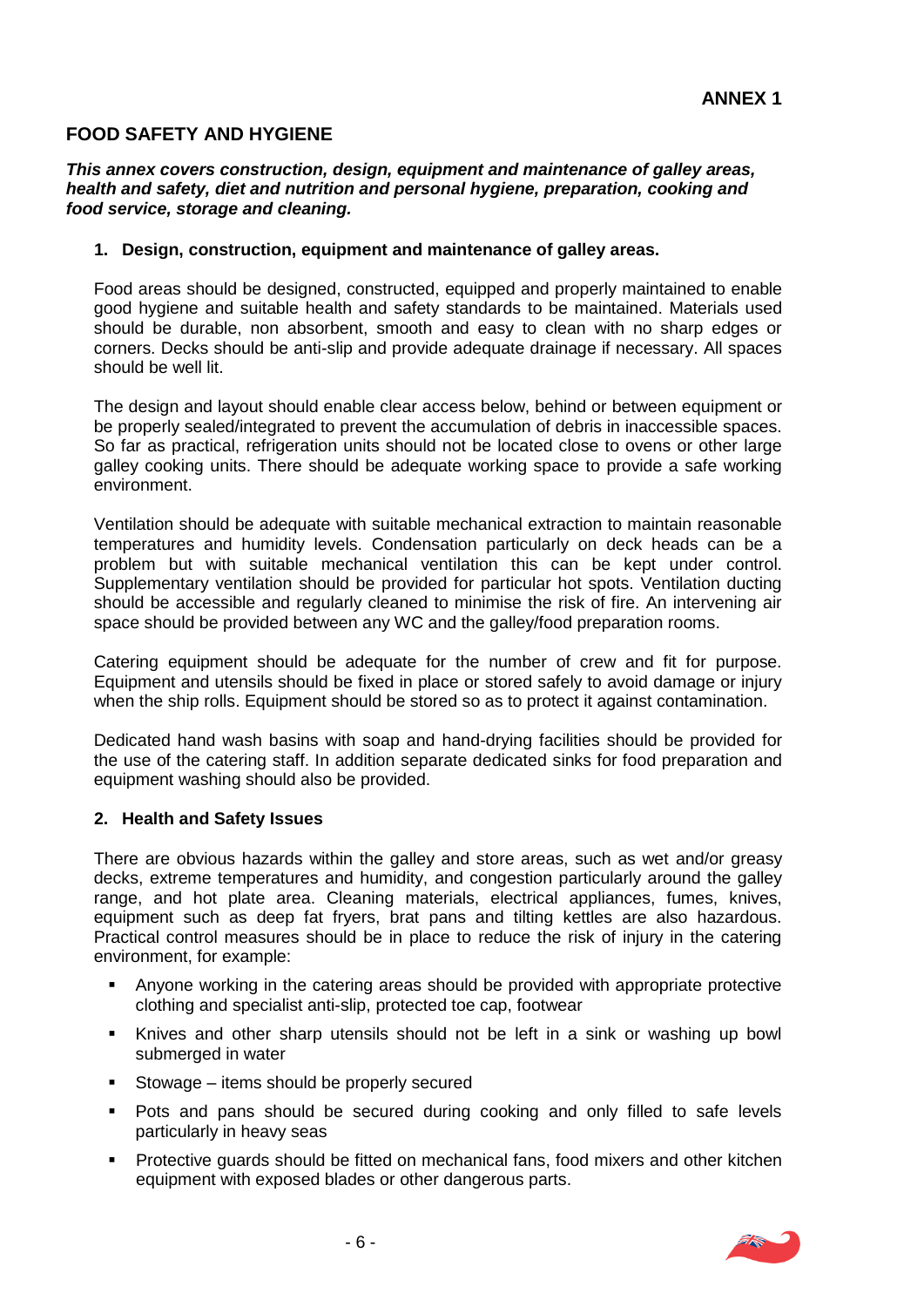- Electrical equipment, including wiring in the galley and store areas should be regularly inspected by either a qualified member of the crew or a shore side contractor.
- Burns and scalds are common injuries. A first aid box should be provided either in the galley or a suitable area convenient to the galley. The contents of the first aid box should be checked and when necessary replenished at appropriate intervals. A notice stating the action to take if someone is burned or scalded should be prominently displayed in or close by the galley.
- The use of antibacterial hand cleaners, moisturising cream and barrier creams should be encouraged to reduce the risk of skin infections particularly dermatitis.

Detailed advice specific to galley operations is available in Chapter 14 of the Code of Safe Working Practices for Merchant Seamen.

#### **3. Diet and Nutrition**

#### **The shipowner and the master of a ship must ensure that food and drinking water are suitable in respect of quantity, nutritional value, quality and variety.**

A good variety of food provides a healthy diet. Meals should provide a balance of carbohydrates, protein, fat, fibre, vitamins and minerals. Food should be prepared and cooked with minimum levels of salt, fat and sugar. As a general guide:

**Carbohydrates -** High energy food which includes bread, potatoes, rice, pasta and breakfast cereals.

**Proteins -** include fish, meat, poultry, eggs, milk and other dairy products (check the fat content of some cheeses).

**Vitamins and minerals** are contained in fruit and vegetables, fresh, frozen, dried and canned including fruit juice.

Drinks as with food a balanced intake is important. Not too much sugar, caffeine and calories. Water, fruit juices and low fat milk are all good alternatives.

Provision should be made for any special needs because of religion, special dietary requirements, or customary dietary practices where certain rules or requirements in relation to some food or with the way food is prepared must be observed.

Catering staff should be aware of the dangers associated with food allergies. If a person with a food allergy inadvertently eats even a small amount of that food this can make them very ill or in extreme cases cause death. Some problem ingredients are:

 (i) Peanuts; (ii) Nuts; (iii) Gluten; (iv) Fish; (v) Soya; (vi) Celery; (vii) Mustard; (viii) Sesame seeds (ix) Sulphur dioxide

**NOTE - This list is illustrative only as there are likely to be other ingredients that can cause adverse reactions in persons who are sensitive to them.** 

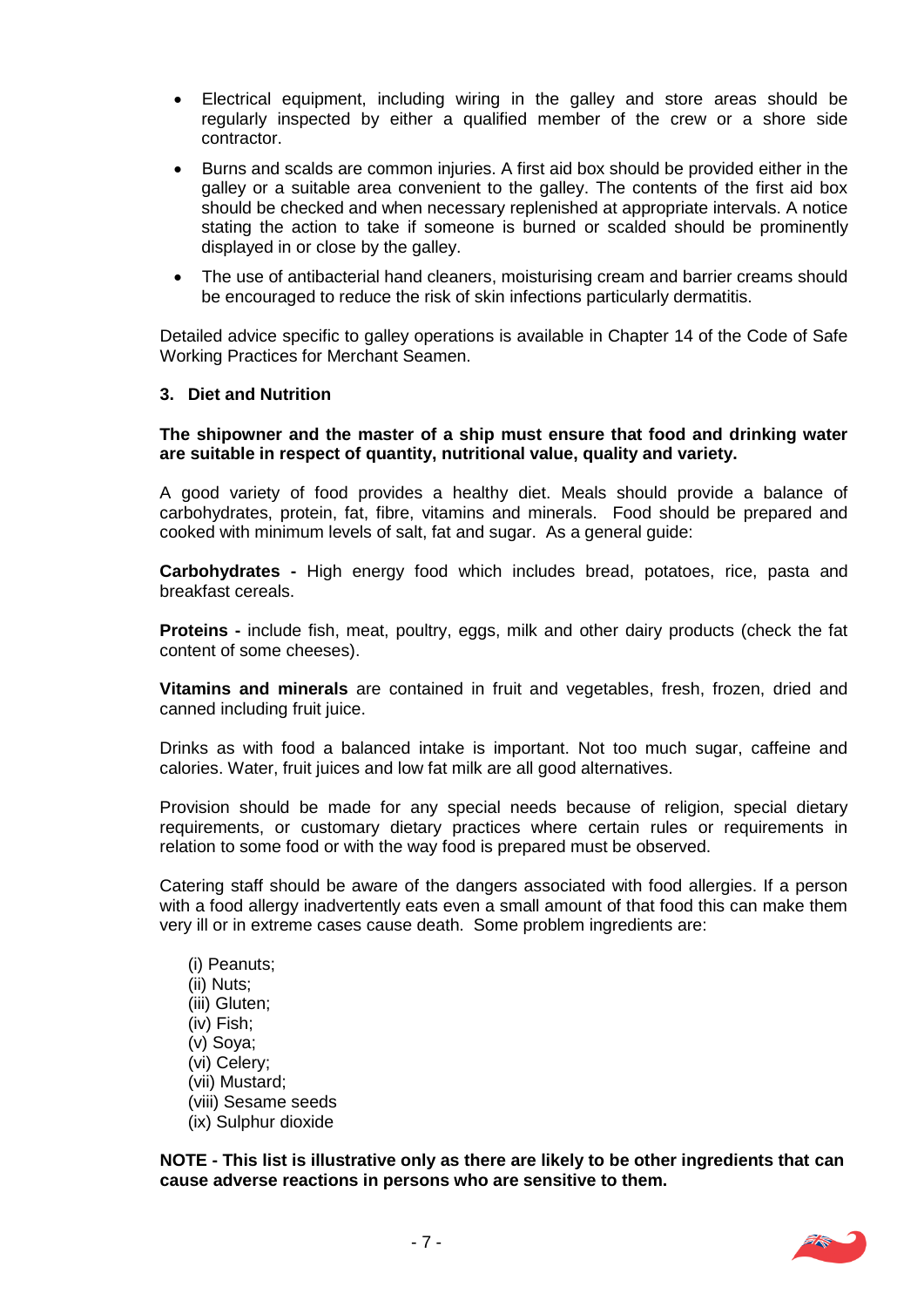# **4. Food Hygiene**

# **4.1 Hazard Analysis and Critical Control Point System**

In the case of companies operating large passenger/cruise ships and other vessels with a substantial crew complement, the philosophy of the International Safety Management Code is likely to have been extended already to include food and fresh water safety and hygiene issues, based on a Hazard Analysis and Critical Control Point (HACCP) system. A HACCP system is a structured and documented hazard analysis system, identifying critical control points and specific actions to be taken at these points. HACCP is required under food safety legislation and is applicable to food businesses. Such systems are based on robust food safety policy and detailed procedures, all fully documented, that will extend far beyond the primary advice contained in this Merchant Shipping Notice.

# **4.2 About Food Hygiene**

Traditionally the basis for food hygiene standards has been the use of clean wellmaintained catering spaces and the avoidance of unsanitary conditions. Even in clean, well-maintained galleys however, food may be handled carelessly with insufficient regard to food safety. Good food hygiene is more than cleanliness; it requires food to be protected from the risk of harmful contamination by bacteria, chemicals and other foreign bodies at all stages from point of delivery to point of consumption. Bacterial contamination is the most serious risk to food safety and causes the majority of food poisoning cases but physical and chemical contamination may also occur accidentally. For example; from loose buttons, jewellery, other foreign bodies or from cleaning agents.

Good food hygiene is also about sourcing safe food. In certain circumstances unsafe food will always remain unsafe regardless of the measures taken.

# **4.3 About Bacteria**

No catering environment operates without harmful bacteria being present at some time, and plenty of food is produced in environments where microbiological environmental levels are very low. A good HACCP system will prevent illness in these circumstances. Small numbers of certain bacteria such as *Salmonellae* can cause serious illness. Most pathogenic bacteria are destroyed by adequate cooking but preformed bacterial toxin, myotoxins and algal toxins are unaffected by heat. Pathogenic bacteria also thrive in cool, dry and anaerobic conditions. Raw meat is considered to be high risk because of the likely presence of *E Coli, Salmonellae, L monocytogenes.* Depending on the source viable cysts of intestinal parasites may also exist. Good practice before cooking or processing should prevent bacteria multiplying to the extent that would cause illness of food spoilage.

Bacteria levels rise rapidly in a warm moist environment on certain foods that support their growth, such as high protein foods. However foods with high levels of sugar, salt or other preservatives do not provide favourable growth conditions.

**"**High risk" foods, those most commonly implicated in food poisoning cases, is considered to be food that supports bacterial growth and is ready to eat without further cook. For example:

- cooked meat, poultry and rice
- meat products such as gravy and stock

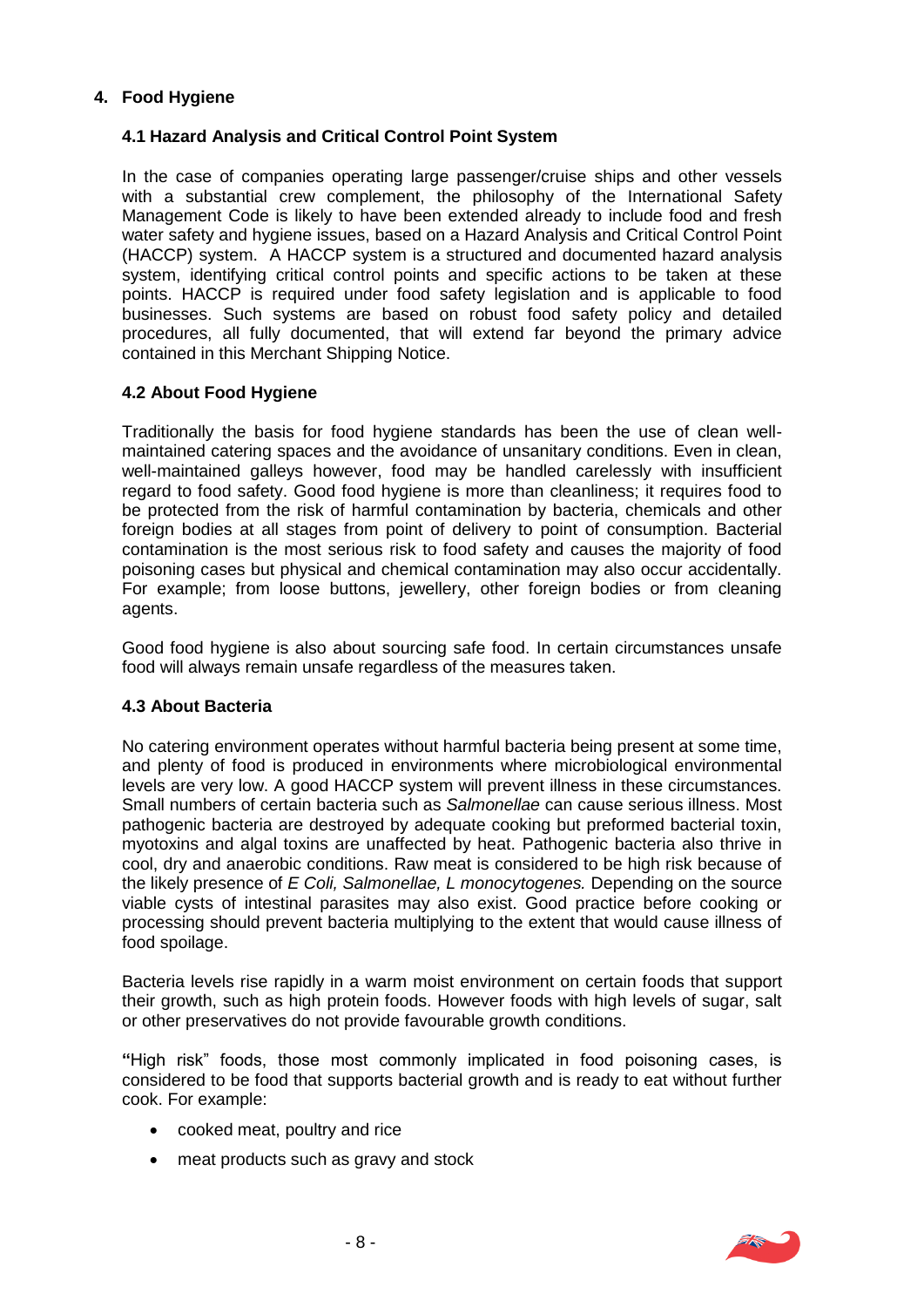- milk, cream eggs and egg products
- shellfish and other seafood

Raw meat although a source of bacteria is not considered to be "high risk" because it is generally cooked before consumption.

People often harbour some types of harmful bacteria at some point – hands are particularly susceptible. Other common sources are pests such as insects, flies or rodents. Dust and waste food can also harbour bacteria.

# **4.4 Bacterial Food Contamination**

Contaminated food looks tastes and smells completely normal unless it is so contaminated that spoilage occurs. Bacteria levels in high risk food and raw meat will rise rapidly in warm conditions. Contamination usually occurs through recklessness, ignorance and people taking short cuts, and handling or storing food carelessly.

Bacteria can pass directly from the source to high risk food, for example raw meat can contaminate cooked meat where human, animal or insect intervention occurs. Cross contamination where bacteria are transferred by some other means is a constant threat to food safety. The main "vehicles" are hands, hand and food contact, surfaces, cloths and equipment. Other "vehicles" include water, other foods and insects.

# **4.5 10 Main Reasons for Food Poisoning**

- 1. Preparation of food too far in advance and stored at room temperature.
- 2. Cooling food too slowly prior to refrigeration.
- 3. Not reheating food to high enough temperatures to destroy harmful bacteria
- 4. Using contaminated food.
- 5. Undercooking.
- 6. Not thawing frozen for sufficient time.
- 7. Cross contamination from raw food to cooked food.
- 8. Storing hot food below 63˚C.
- 9. Infected food handlers.
- 10. Improper use of leftovers.

# **4.6 Prevention of Bacterial Food Poisoning**

Food must be protected against contamination. High standards of personal cleanliness and food safety must be observed. Any existing bacteria already in food must be prevented from growing to dangerous levels. Most bacteria can be destroyed by thorough cooking but not pre-formed toxins. To reduce the risk of food poisoning a range of control measures should be place covering:

- Personal hygiene
- Temperature control (keep food hot >63˚C or cold <5˚C)
- Segregation of raw and cooked foods
- Ensuring no risk of cross contamination via hands, cloths, cutting boards etc
- Thorough cooking
- Adequate and proper cleaning

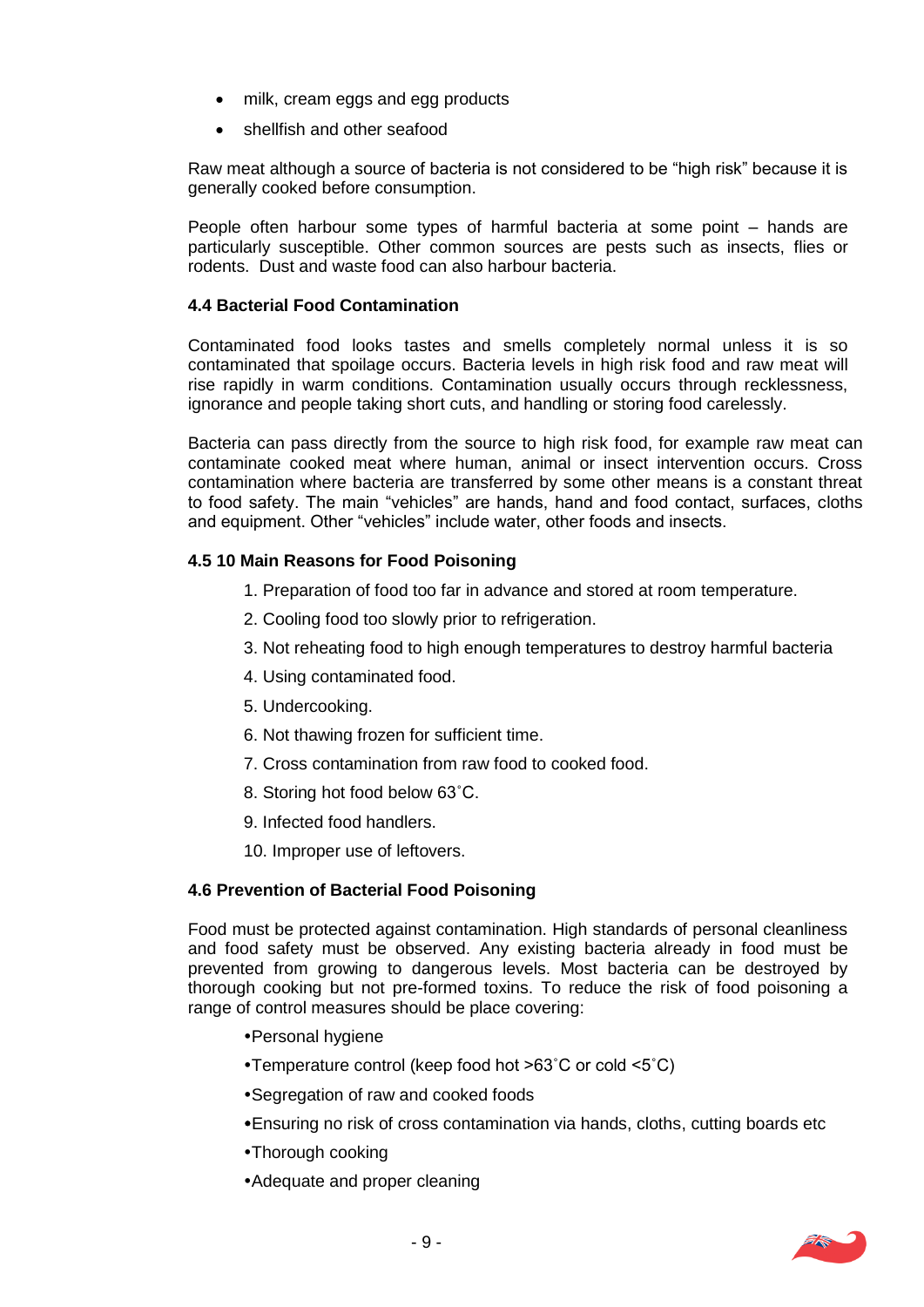Purchasing safe supplies and ensuring safe delivery

# **4.7 Cross contamination with Food Allergens**

It is important for catering staff to be aware of the risk of allergen cross contamination in situations where a seafarer has asked for food to be free of a certain ingredient that they are allergic or intolerant to. A number of steps can be taken to reduce the risk, including preparing the food from scratch, keeping surfaces clear of the allergen of concern, using separate utensils to prepare and serve the allergen free food, avoiding transference of crumbs or seeds from other foods and by using correctly labelled airtight containers.

# **5. Personal Hygiene**

It is essential for food handlers to strictly observe and practice high standards of personal cleanliness. They should be clean and tidy and wear suitable light coloured protective clothing.

There must be adequate wash-hand basins with soap and hand drying facilities available to the catering staff. Disposable towels or a hot air dryer is better than a traditional towel. Food handlers must wash their hands regularly and always on entering the galley, before handling any food or equipment, after smoking and/or touching hair, nose, mouth, dirty clothing etc. Hands must also be washed after visiting the WC and in between handling raw and cooked food.

Toilets with wash-hand basins should be situated near to, but separate from, the galley. Prominent signs about washing hands should be displayed.

Food handlers should avoid so far as possible direct contact between hands and food by using tongs for example. Appropriate protective gloves may be worn but they can give a false sense of security.

Cuts, spots, sores, etc should be completely covered by coloured waterproof dressings.

# **5.1 Fitness to Work**

Anyone working with food with food poisoning symptoms, for example diarrhoea and vomiting or suspected of carrying food poisoning organisms because of close contact with a confirmed case should be immediately excluded from any job which might expose food/water to the risk of contamination. If a food handler has suffered sickness and diarrhoea they should not handle food for at least 48 hours after the symptoms have ceased. Several other conditions require infected persons to be similarly excluded for varying lengths of time according to medical advice. Secondary infections associated with boils and septic cuts, respiratory infections from heavy colds may also require the suspension of food handlers until successfully treated.

# **6. Preparation and Cooking**

Defrosting of raw meat and poultry should be carried out in controlled conditions and not simply be left to thaw at room temperatures, particularly in a warm galley. Thawing should take place in a cool, clean area, separate from other foods that may be exposed to risk of contamination from thawed liquid. The food should be covered and stored in a container on a grille so that it is not resting in the thawed liquid. If there is a food handling room within the cold stores area this may be used. It is important to check that meat or chicken etc. is thoroughly defrosted before cooking.

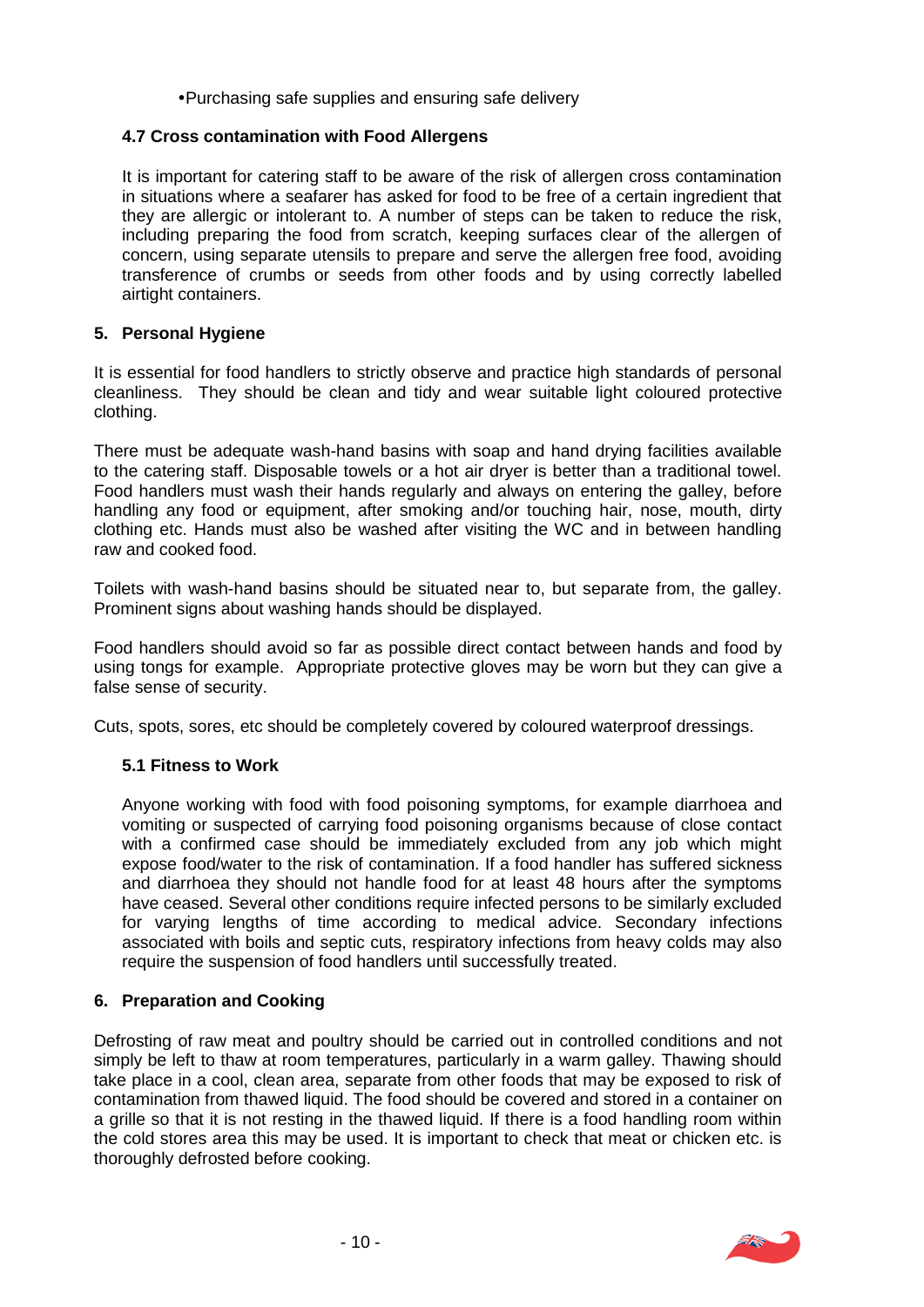Bacteria thrive in warm conditions, so raw meat; poultry, fish etc should not be left out in the so called danger zone (5˚C-63˚C) for longer than is absolutely necessary. A general rule when handling food during and after preparation would be a single period of up to 2 hours at room temperatures. In very high temperatures the handling period should be reduced to about 1½ hours.

Most harmful bacteria can be destroyed by thorough cooking. It is however acceptable to serve a "rare" steak, or beef and lamb if it is a whole cut or joint of meat and the steak or joint has been properly sealed over a high heat to destroy any bacteria that might be on the surface. The following types of meat can have bacteria distributed throughout the mass of the meat; they must therefore be cooked thoroughly;

- **Poultry**
- Pork
- Burgers, sausages, kebabs
- Rolled joints using more than one cut
- Minced meat (e.g. minced lamb, minced beef)

A skewer may be used to test that poultry and meat joints are thoroughly cooked. Juices should run clear. A centre temperature of 75˚C (82˚C in Scotland) is usually required and may be verified using a probe thermometer. The probe should be properly disinfected before each use. Furthermore the thermometer's manufacturer's instructions must be followed and its accuracy verified.

Where practical, separate work surfaces should be set aside for the preparation of raw meat and should not be used for the preparation of foods that will be eaten without further cooking. If the same work surface has to be used, care must be taken to ensure it is cleaned and disinfected between handling raw and cooked meats or other ready to eat products. Separate chopping boards clearly assigned, generally, by colour may be used to maintain segregation.

# **6.1 Service**

Ideally food should be consumed as soon as it is prepared/cooked but work patterns and other unplanned factors can delay meal times. It there are significant delays, cold cuts can be stored in the fridge or chilled display unit until the crew are ready to eat. Hot food can be safely left in the pot over a very low heat so long as it is regularly stirred to maintain a safe temperature of 63˚C or it can be stored in a hot press.

# **6.2 Leftovers**

Cooling of high risk food must be done quickly to avoid potential health risks. Small amounts of food should cool relatively quickly but the process can be speeded up if necessary. For example:

- if available use a larder with a lower room temperature.
- Pour liquids into shallow pans and stir frequently.
	- Split food into relatively small pieces or batches.
	- Use an iced water bath

Once cold, leftovers should be date marked and be suitably stored in a fridge and used within 2 days preferably served cold for example as part of a salad. If reheating is

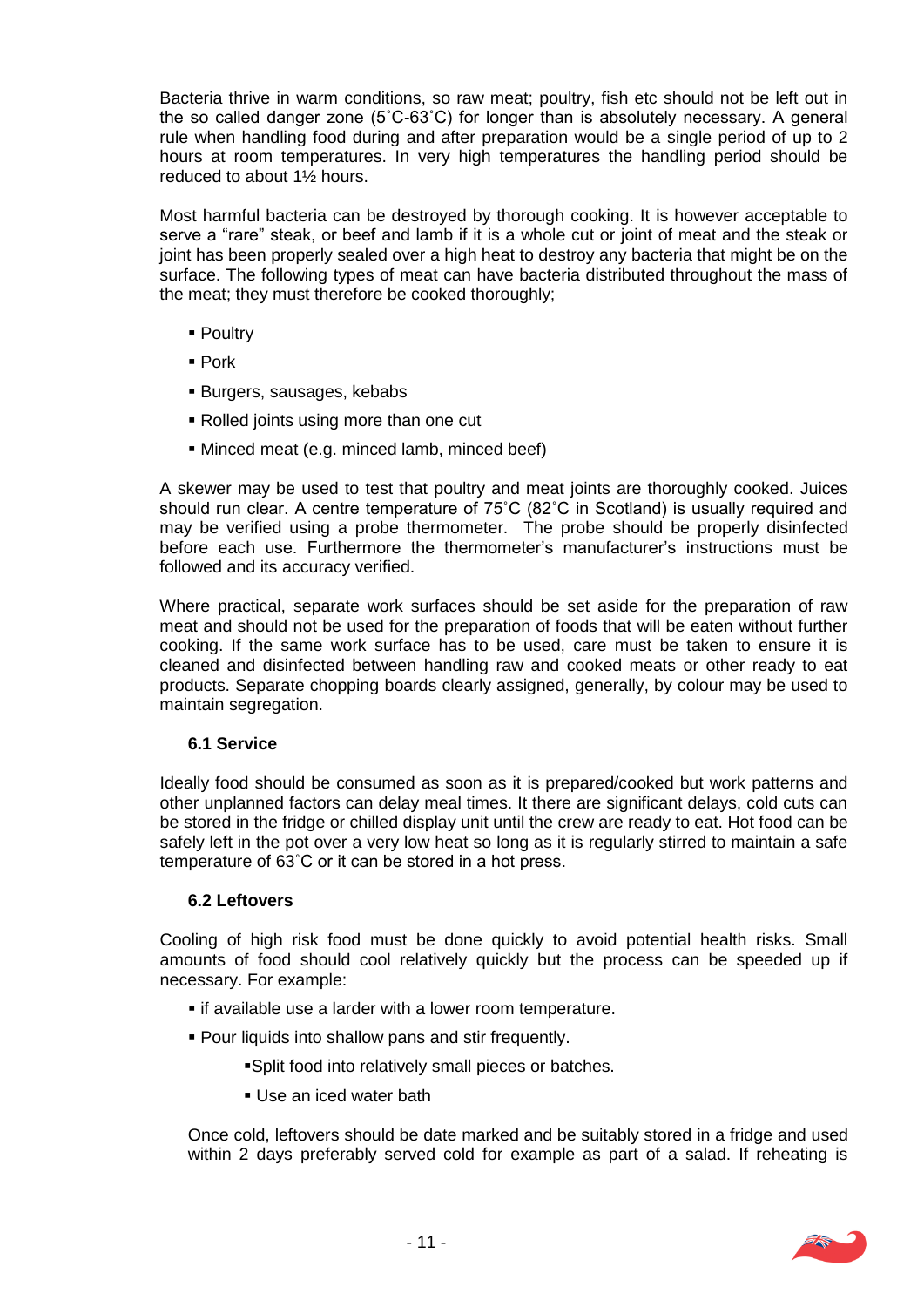absolutely necessary food should be rapidly and thoroughly reheated, but only once. Reheated leftovers must have a core temperature of 75˚C.

# **7. Stores**

Ships should have adequate storage facilities for all stores. If storage spaces are limited, stock levels should be maintained by taking on smaller volumes of stores more frequently or if that is not possible, additional storage should be made available. All stock should be rotated as and when necessary.

# **7.1 Cold Stores**

Safe temperatures for cold stores are generally considered to be 5˚C or colder and minus 18˚C or colder for chill and freezer cabinets respectively but a slight tolerance of one or two degrees is unlikely to create any significant risk to food safety. If cabinets do not have a means of checking temperature, a suitable thermometer should be provided. Thermometers should be calibrated periodically but a simple check on a month basis, using boiling water (99˚C-101˚C) or melting ice (-1˚C-+1˚C) will verify the accuracy of the thermometer.

In freezer units, the combination of high humidity and fluctuating temperatures (warmer than minus 10˚C) accelerate mould and other spoilage bacterial growth. Fluctuating temperatures may also cause an accumulation of ice deposits. Food should never be stored at the front of the cooling unit as this restricts the circulation of air. Suitable packaging is essential to avoid the loss of moisture from the surface of food which can produce a freezer burn effect on exposed meat cuts or joints.

If defrosting is not an automatic process, equipment should be defrosted regularly to maintain its efficiency.

Although fridges and freezer cabinets should be maintained according to the ship's planned maintenance system, cooks and others working in the galley should regularly check the conditions of door seals and closing devices as well as routinely monitoring temperatures.

Provided food has been maintained in a hard frozen condition from production to delivery and during storage on board ship, it may be used beyond the best before date.

Chilled raw food must always be kept apart from cooked food or milk for example that requires no further treatment before consumption. Separate refrigerators are preferred although if in the same unit, the raw food must always be placed at the bottom to avoid drip contaminating ready prepared food. Food should always be covered or wrapped to prevent drying out, cross contamination and absorption of odour.

Refrigeration compartments should be of an adequate capacity to meet the needs of the crew and the logistics of acquiring supplies.

Food stored in refrigeration compartments should be stowed in such a way as to allow for sufficient airflow and to prevent "hot-spots" occurring within the compartment.

# **7.2 Dry Food Stores**

Dry food stores should be dry, cool (where possible around 10˚C), well lit and ventilated. There should be adequate shelving and pallets to avoid stowage directly on to the deck. Care should be taken to ensure stock is used in strict date rotation and that

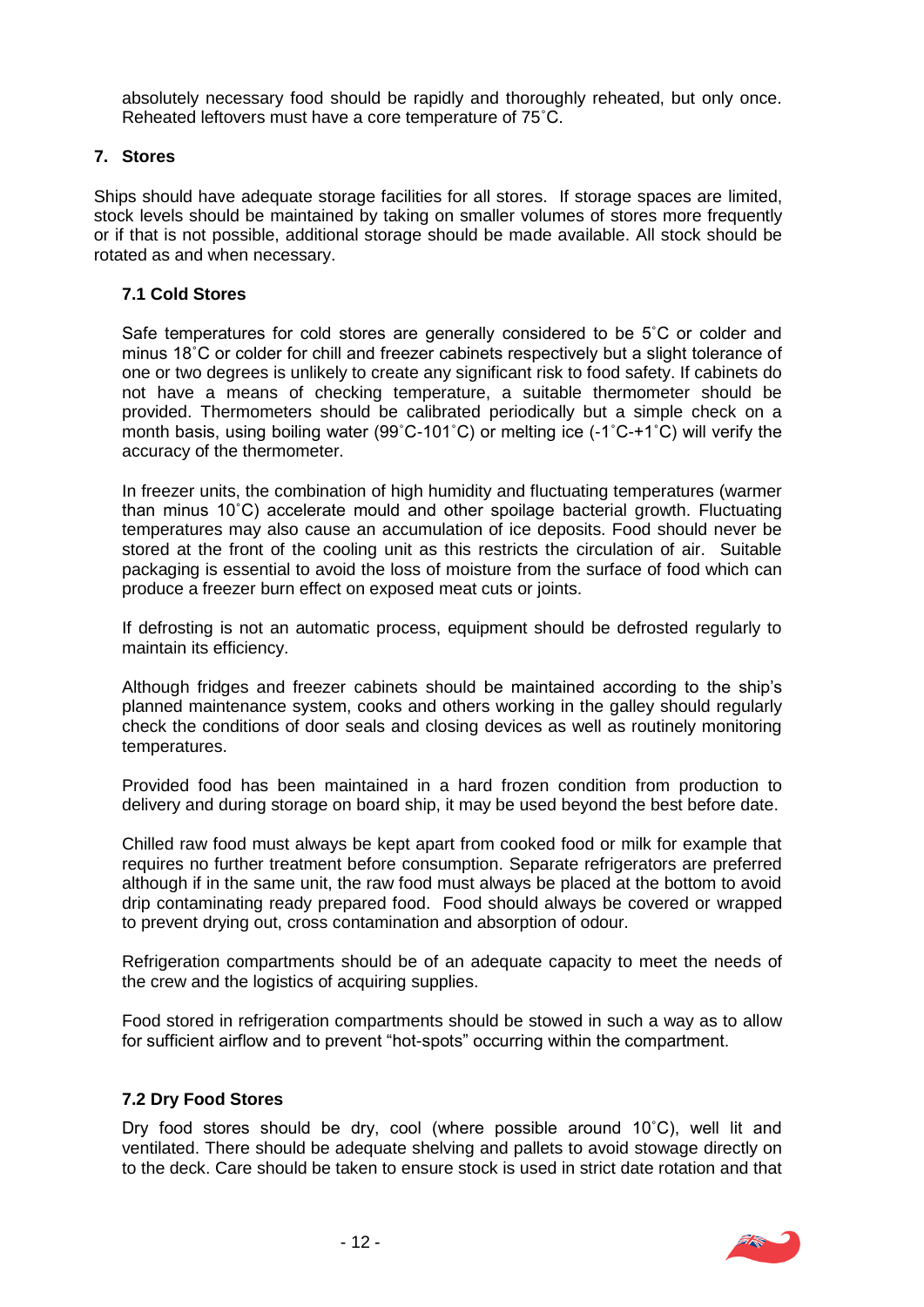supplies have the best possible durability date. Perishable provisions should neither be ordered nor accepted in quantities greater than can be consumed before the expiry date. Daily checks should be made on short-life perishable food such as fresh fruit and vegetables.

# **8. Cleaning**

To avoid a build up of dirt and waste a "clean as you go" routine should be applied.

Trays, knives, cutting boards, food preparation machinery and work tops etc that come into contact with food should be thoroughly cleaned and disinfected. Mechanical dishwashers disinfect by virtue of the high rinse temperature (around 82˚C) Where dishes are hand washed they should be left to dry rather than use drying cloths, so long as they are put away as soon as they are dry.

Cloths and towels are a perfect breeding ground for bacteria so they must be washed regularly or discarded. Mops and waste bins should also be regularly washed and stowed in designated places.

Galley spaces should be cleaned at the end of each working day. Time should be set aside to do a regular systematic thorough clean of all areas including cupboards, store rooms, the deck and bulk heads, extractor fans and canopies. Greasy ventilation ducting is a serious fire hazard and should therefore be cleaned regularly. The frequency of cleaning should be determined using a risk assessment process.

Care should be taken to protect food and equipment during cleaning operations. Cleaning products and equipment should be safely stored away, preferably in designated locker.

Garbage and food waste segregation and disposal arrangements should maintain operational health and safety standards and be in accordance with the ship's garbage management plan. It should be noted that lids on waste bins can increase the risk of cross contamination.

# **9. Pests**

Good housekeeping obviously minimises the risk of infestation and it is important to ensure that areas, particularly refuse areas are kept in a clean and tidy condition. Waste bins should be emptied regularly and lids should always be fitted unless they are being used. They should also be washed after emptying.

Flies, cockroaches and rodents present a serious risk hazard. Food suspected of being contaminated by rodents, flies or cockroaches must be destroyed.

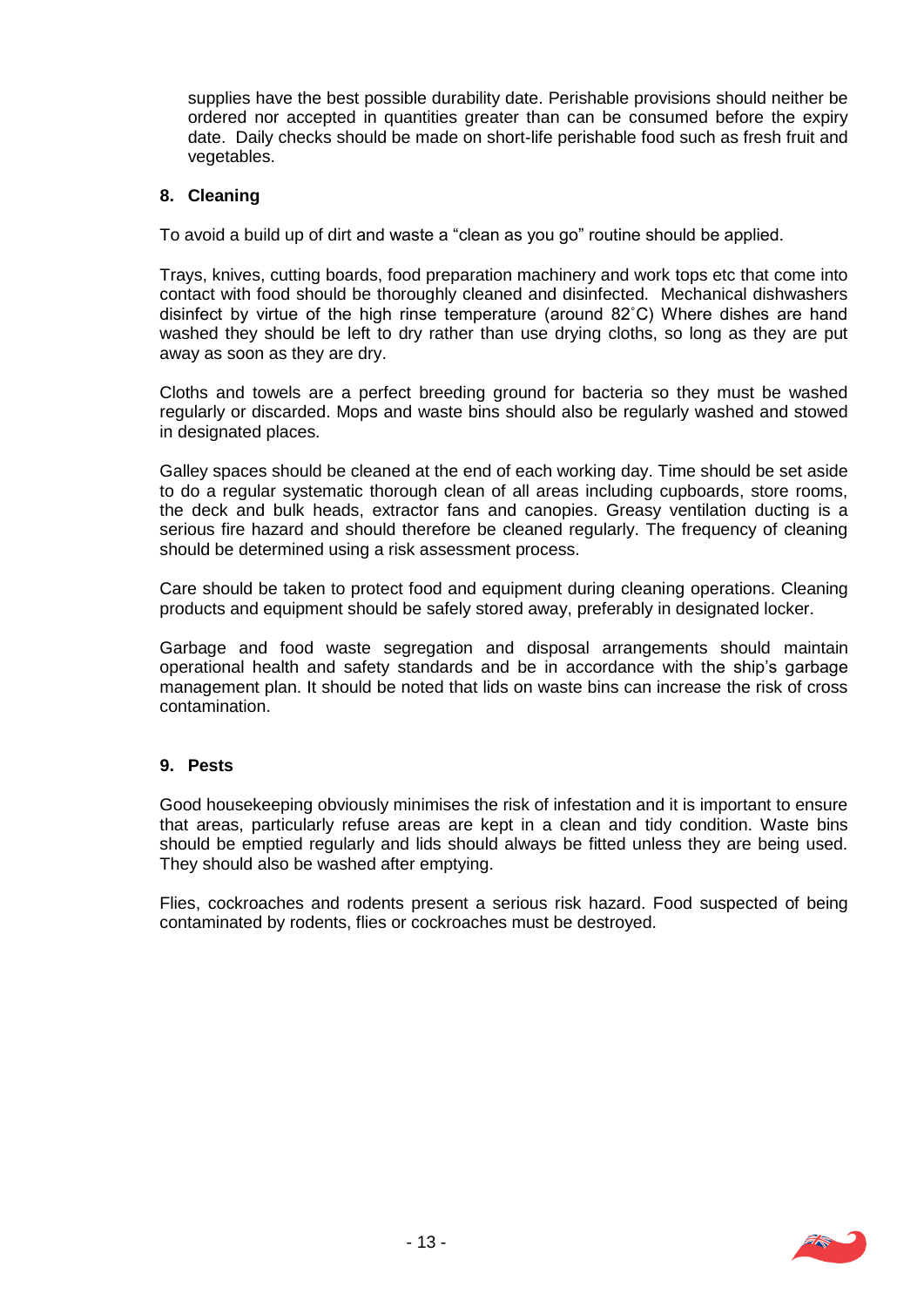#### *This annex covers fresh water loading and supply arrangements, disinfection, storage, distribution systems and maintenance*

# **1. Introduction**

The MLC Minimum Requirements Regulations require the supply of drinking and fresh water to be such as to prevent any risk of contamination.

Improperly managed water is an established infectious disease transmission route on ships. Outbreaks of illness have been associated with contaminated bunkered water, cross connections between potable and non-potable water, improper loading procedures, poor design and construction of potable water storage tanks and inadequate disinfection. Evidence from outbreaks indicates that sewage is one of the more common sources of the pathogens that cause waterborne disease outbreaks on ships.

The most effective means of ensuring the safety of the fresh water supply is through the use of a risk assessment and management approach that covers the whole process from loading to delivery at the tap and includes a planned maintenance system. All of the information gathered should be used to develop a Fresh Water Safety Plan (FWSP), particularly for ships with a complex system, which could be incorporated into the ship's planned maintenance system. A FWSP should be based on the following format.

- System assessment and hazard analysis (including an assessment of source water loaded on to the ship);
- Management plan and control measures, (the selection and operation of appropriate treatment processes);
- Monitoring and corrective action system in accordance with the FWSP (the prevention of contamination/re-contamination during storage and distribution.)

Control measures (treatments) will be influenced by the quality of the source water. In the event of potable water becoming unfit for human consumption then the tank(s) and distribution system should be drained, super-chlorinated and flushed in accordance with section 7 (Maintenance of water systems) below.

In addition to the above the ship should consider requesting water samples from the supplier prior to bunkering.

# **2. Fresh Water Loading and Supply Arrangements**

Fresh water obtained from shore mains supply or water barge should be transferred by a designated fresh water hose. Hoses should be durable, with a smooth, impervious lining, and equipped with fittings, including adapters, to permit connection to the shore potable water hydrants and filling connections to prevent their use for loading other liquids. Hoses should be:

- clearly marked (generally coloured blue);
- stowed in a locker clear of the deck;
- drained and capped at both ends after use;
- flushed through and discharged to waste before loading

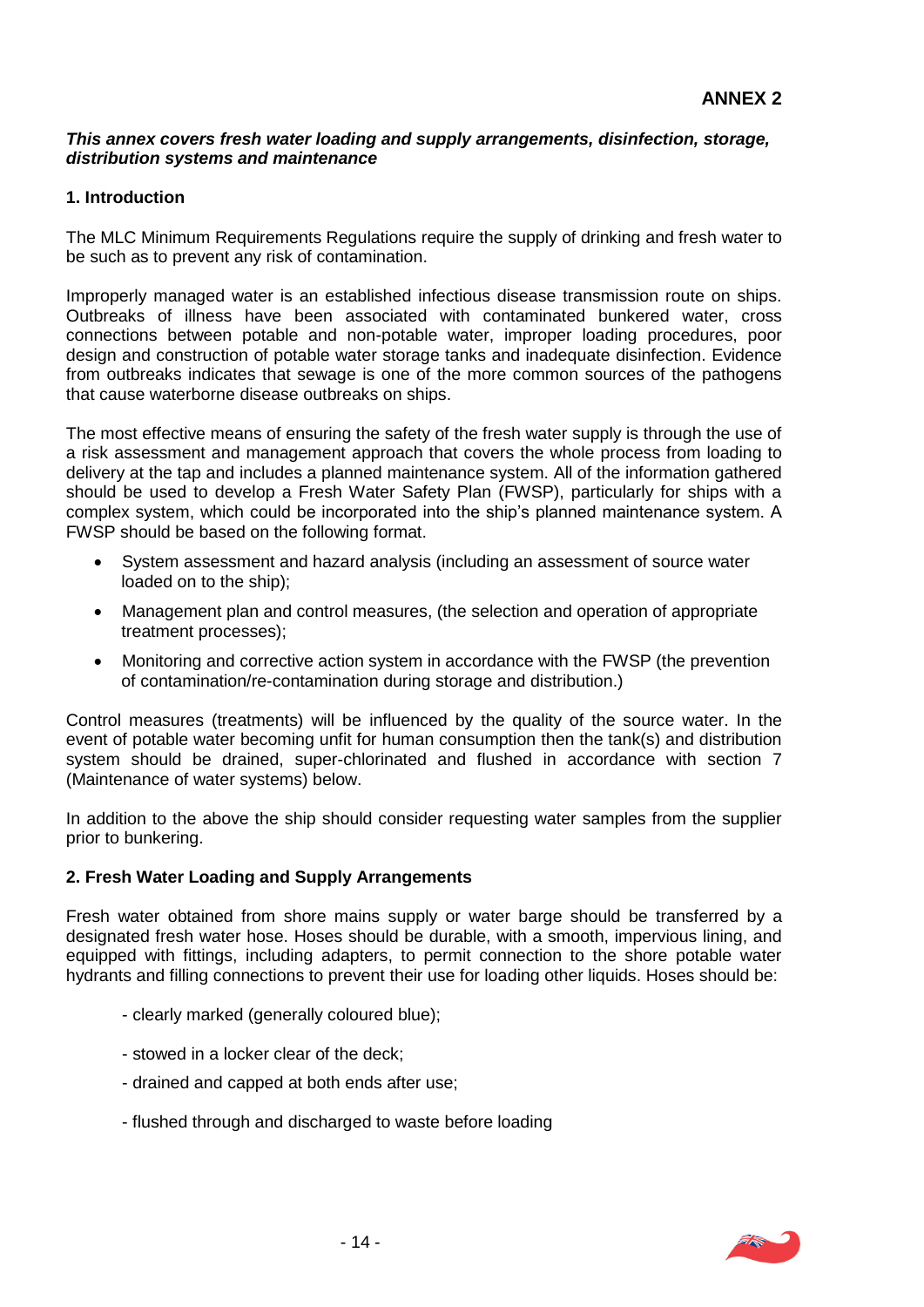Often ships use quayside hoses, in which case a designated crewmember should ensure that such hoses are in good condition and that they are routinely disinfected, safely stowed and capped in a clean environment.

Every potable water tank should have a filling line to which a hose can be attached. This line should not be cross contaminated by connection to any line of a non-potable water system. Each line should be clearly identified as such and painted blue with a screw cap or plug fastened by a short chain so that the cap does not touch the deck when hanging free.

# **3. Disinfection**

There should be no facility for by-passing primary automatic disinfection systems. Automatic disinfection systems should have a fail safe control arrangement with an audible/visual automatic alarm to prevent the passage of water in the event of any malfunction. The power supply required to operate the alarm should be independent of the disinfection unit power supply.

# **3.1 Chlorination**

The UK generally accepts chlorine as a disinfectant which requires around 20 minutes contact time to react. It can be the case that shore mains water only contains low concentrations of free chlorine which may be further decreased within the ship environment. Although there is no requirement to do so, and control measures will be influenced by the quality of the source water, it is considered good practice to add chlorine as a routine when loading fresh water to a level that produces 0.2mg/L (ppm) residual free chlorine or 1.0mg/L (ppm) chloramine when chloraminated water is supplied. Chlorine should preferably be applied as a hypochlorite solution, using a commercial hypochlorinator designed for the purpose or by using an automatic chlorination unit in the ship's deck filling line. The concentration may also be achieved by the manual method using the formula contained in the "WHO's Guide to Ship Sanitation". A commercial test kit should be used to check the free chlorine or chloramine levels.

Some other treatments available include:

# **3.2 Silver-coated Filter Candles**

These filters retain suspended matter and they have a bacterial effect. Treatment is instantaneous without any addition of chemicals.

# **3.3 Electro-silver Ionisation**

Electro-silver ionisation may be used for the automatic disinfection of fresh water produced on board ships. Units should be set up by the manufacturer to ensure a minimum concentration of 0.1ppm to be added to the water under maximum flow conditions. The minimum time required for the silver to take effect is 4 hours after passing through the unit. This should ensure a maximum 0.08ppm in the system.

# **3.4 Ultra-Violet Sterilisation**

Although the sterilisation process is instantaneous, ultra-violet steriliser units have no dispersal or residual properties. For this reason UK treatment is generally used only as a supplementary system, fitted downstream of the water tank or supply pump. UV units may however be effective in certain cases where service lines are relatively short. They should be installed so that the direction of flow is vertical to keep the deposits in the tubes to a minimum. The water should be continuously circulated in the system through the UV unit. There should be a means to measure the intensity of UV radiation, and a switch-off mechanism with an alarm should be

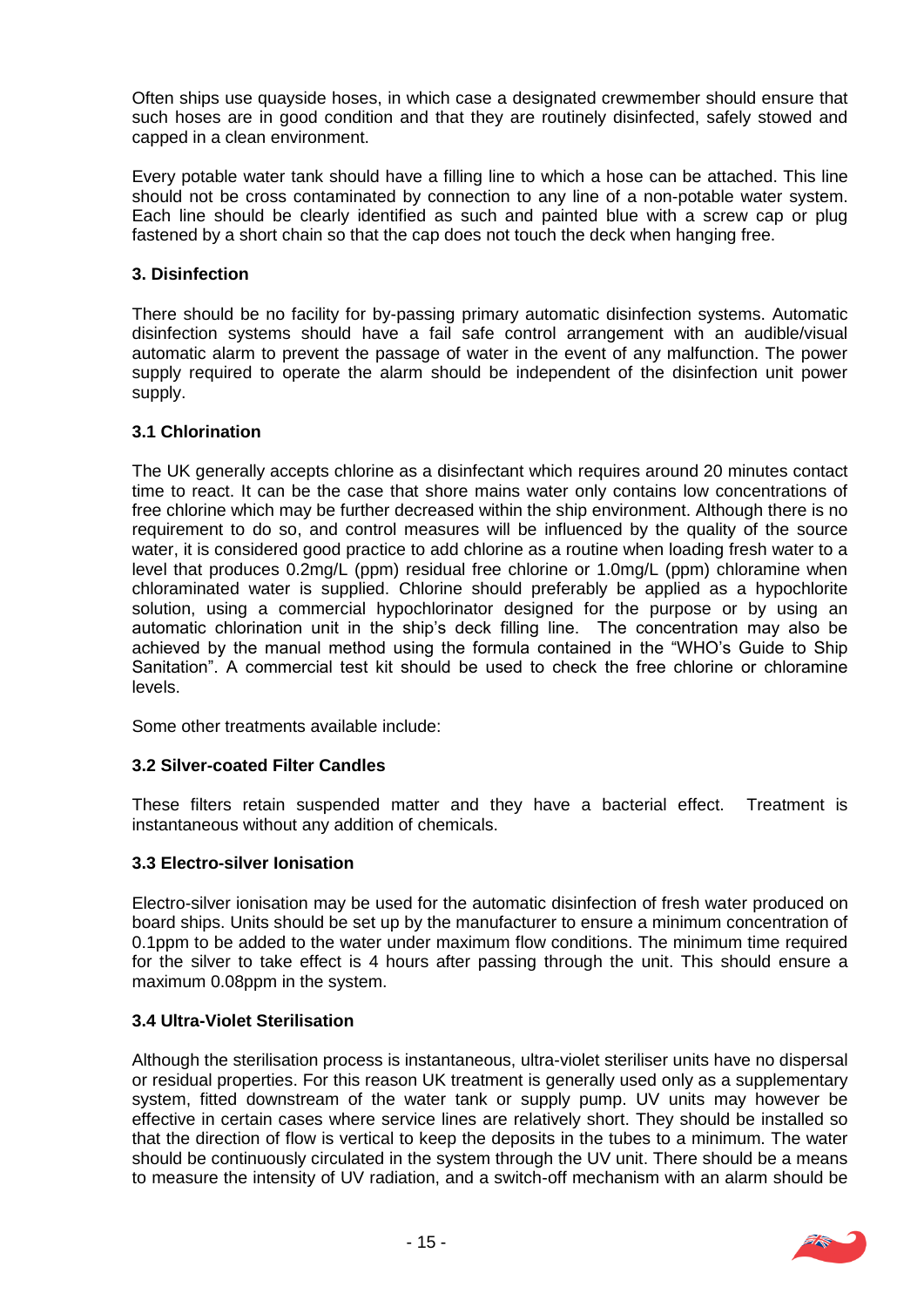fitted in the event of UV radiation being too weak. The performance of the tubes should be regularly monitored.

# **3.5 Thermal Disinfection (Calefaction)**

Potable water supply lines contaminated with legionellae may not be reliably disinfected by means of chemical agents. Heating the flowing water **throughout the distribution system** (legionella tends to grow in dead legs and low use areas) to a temperature of at least 60˚C and maintaining this temperature for 30 minutes is another established method used to destroy the legionella bacteria. If the water temperature is increased the period for maintaining the temperature will be proportionately reduced. This method may be used in conjunction with chemical treatments.

# **4. Fresh Water from Water Making Plant**

Sea water that is to be treated on ships should be taken from areas relatively free from pollution, including air pollution. Twenty miles from land is generally considered to be a safe distance but it may be in excess of the twenty miles in some cases. Judgment should be used based on a risk assessment which should include consideration of the possible effect that ship operations might have on the quality of the water intake.

The seawater inlets (sea chests) should be located forward and if possible on the opposite side of the ship from the overboard waste water and ballast tanks discharge outlets. Sea water should pass through suitable filters before entering the water making equipment.

The manufacturers' operating instructions should be clearly posted in the plant room and strictly followed.

By-passes should not be installed around treatment units except where necessary as part of the treatment process. There should be an adequate store of spare replacement parts particularly for any vital or fragile parts. Distillation units should indicate low range salinity levels, operational temperature levels and have an automatic discharge to waste. They should also have an alarm with trip setting or equivalent.

Any chemicals used in an injection system to a sea suction intended to prevent the growth of organisms in the ship's piping system serving water making plant should be suitable for that purpose.

High pressure distillation and reverse osmosis plants are highly effective in removing microorganisms and chemical constituents. They can therefore be employed as a single treatment so long as they remain effective. There is therefore a need for highly reliable on-line monitoring linked to rapid management intervention. They can however be combined with the application of a low level of residual chlorine or other equivalent disinfectant. Because low pressure evaporators operate at lower temperatures, this type of plant should be fitted with an automatic disinfecting unit, generally chlorine is used, before it is pumped to the storage tanks.

Desalinated water effectively demineralises the seawater which makes it corrosive with the potential damage to lines, tanks etc. Also the taste of desalinated water is bland and may be considered unpalatable. Appropriate stabilising and mineralising chemical treatments should therefore be applied before the water is passed into the storage tank.

#### **5. Filtration**

Filters should be used only where necessary as part of a purification system that includes disinfection. Terminal or tap filters often collect bacteria and accelerate its growth and for this reason their use should be discouraged unless they can be disinfected or replacement

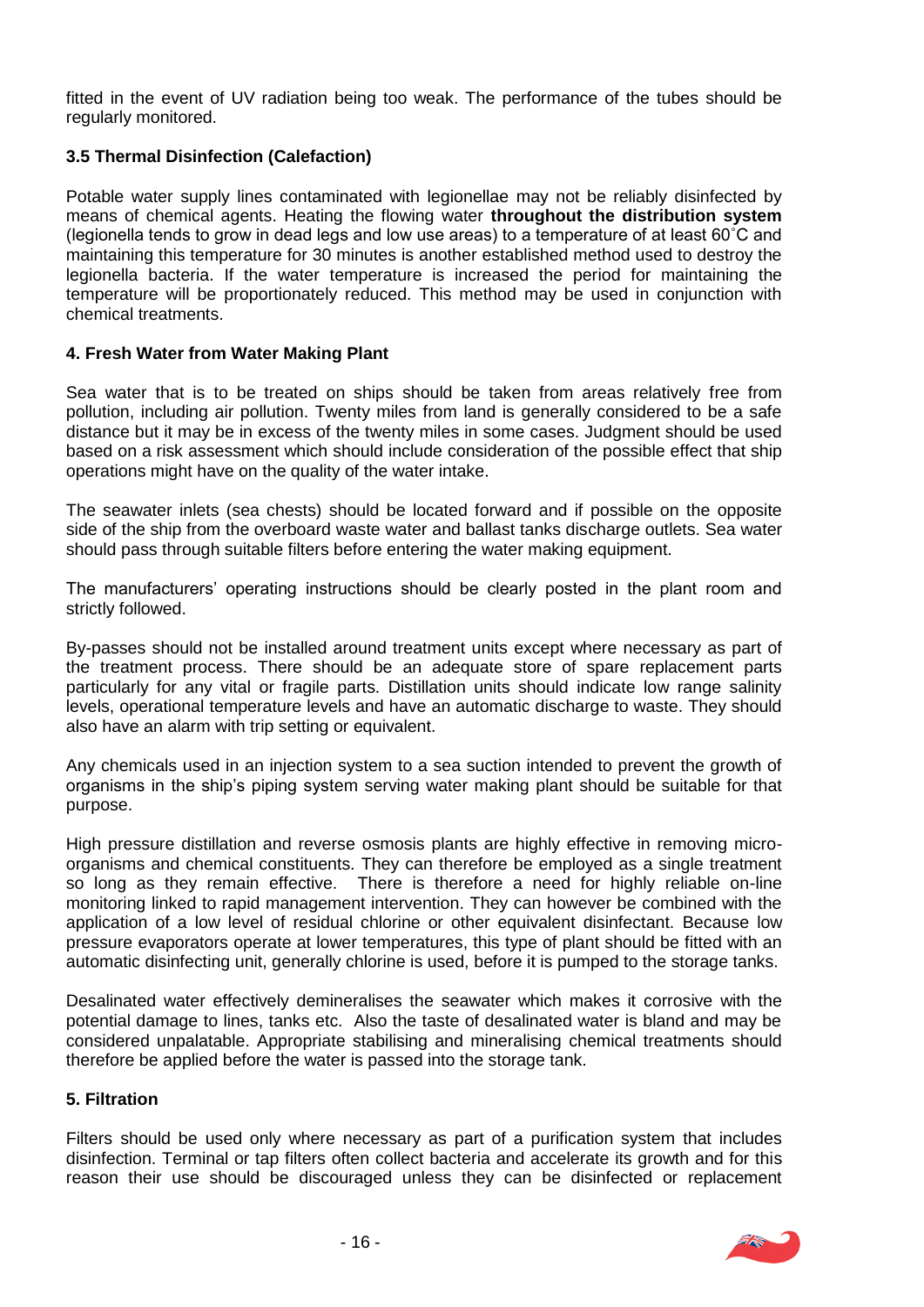cartridges are used. Filters should be maintained or replaced according to manufacturers' instructions.

# **6. Water Storage and Distribution Arrangements**

# **6.1 Potable Water Storage Tanks**

Storage tanks should normally be sited above the inner bottom and independent of the hull and not adjacent to tanks containing oil. They should be sited and be of such dimensions that they are readily accessible to facilitate inspection, cleaning and coating.

Tanks should be clearly marked "Potable Water". They should be used in regular rotation to avoid stagnation.

Storage should normally never be less than a 2 day supply. Consideration should be given to the size of the ship's complement of officers and crew, the maximum number of passengers, the time and distance between ports of call and the availability of water suitable for treatment with facilities aboard. Storage may be decreased if the water supply can be supplemented by water produced by water making plants, but only to the amount that can be reliably supplied by the water making plant.

Coating systems other than cement should be specially developed for use in potable water tanks. Manufacturer's recommendations for application and drying or curing of the coating must be followed. All items that penetrate the tank, for example bolts, pipes, pipe flanges should be coated with the same product.

# **6.2 Distribution Systems**

The freshwater distribution pumps should not be capable of being connected to any other service. The suction lines of the pumps should not be cross-connected with the piping or storage tank of any non-potable water system. Lines should not be submerged in bilge water, or pass through tanks storing non-potable liquids. Overflows, vents and drains from tanks, and drains from the distribution system (including any treatment plant) should not be connected directly to sewage drains.

Potable water piping should be painted or hatched blue. If the direction of the flow is important, this should be shown by means of an arrow pointing in the respective direction. Potable water outlets should be labelled **POTABLE WATER.** All non-potable outlets should be labelled **UNFIT FOR DRINKING.** If hot water piping and cold water piping run adjacent to one another, appropriate thermal insulation should be carried out.

Calorifiers and pressure tanks should be fitted with efficient circulation, avoiding dead legs and optimum conditions for bacterial growth (15˚C-50˚C). The risk increases where sections of the system are not kept in continuous use. To minimise the risk a ring main system with circulation pumps in hot and cold water lines should be considered for large scale demand such as passenger ships for example.

Corrosion and scale inhibitors if used should be suitable for use in fresh water systems.

# **6.3 Taps and Other Fixtures**

Fixtures should be resistant to the corrosive effects of salt water and saline atmosphere and fit for use with fresh water systems. They should be easy to clean and so designed to function easily and efficiently. Approved mixer taps should be fitted to showers and it is recommended that wash-hand basins should have hot and cold mixer taps.

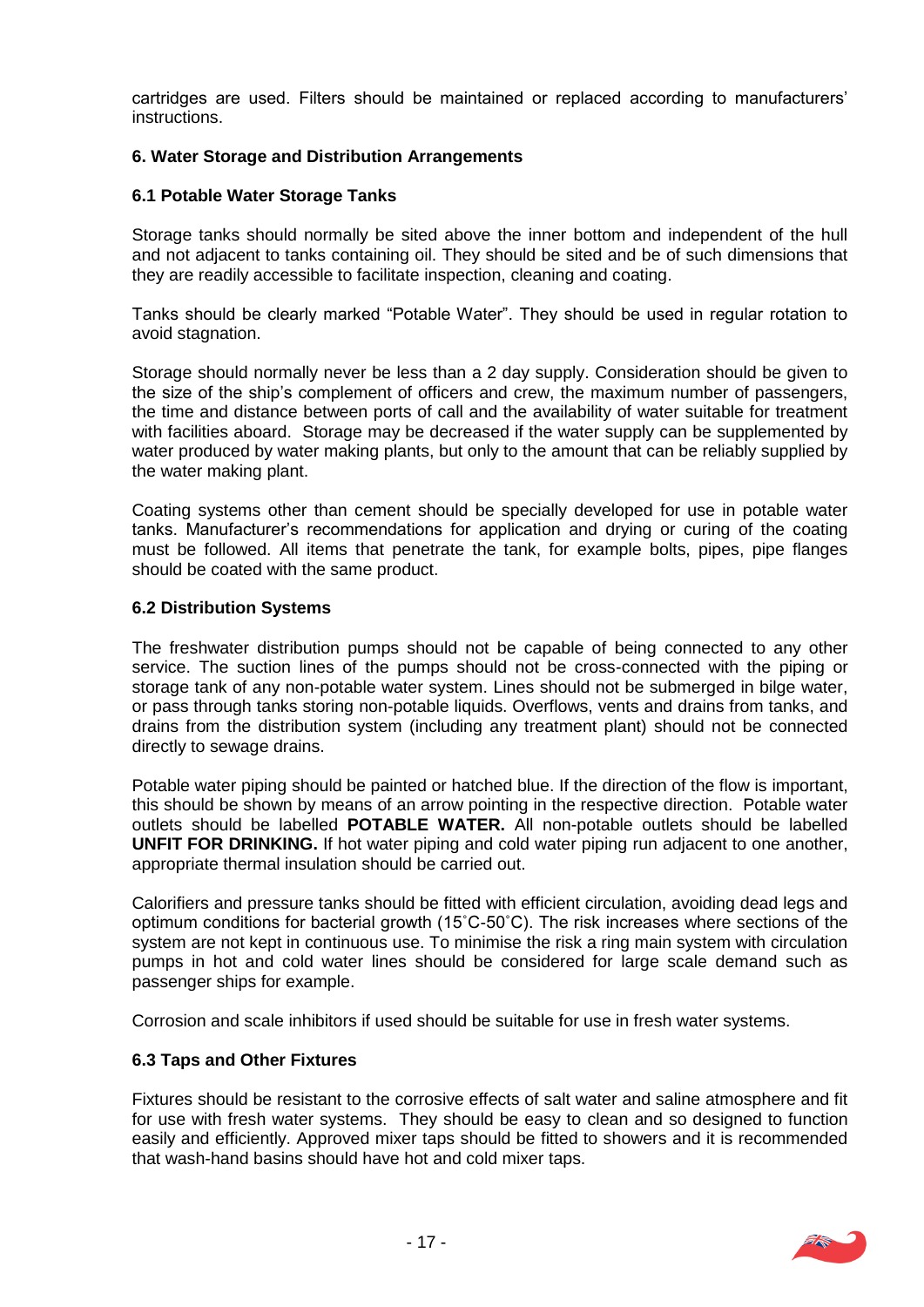# **7. Maintenance of Water Systems**

All elements of the freshwater production, treatment and delivery system including filters, pumps, calorifiers, pressure tanks etc should be inspected, cleaned, flushed out or items replaced where appropriate, according to the manufacturers instructions and the planned maintenance system. The following maintenance is recommended.

| <b>FRESH WATER STORAGE TANKS</b>                                                                                                                                                                                                                                                                                   |                                        |                                                                       |  |  |
|--------------------------------------------------------------------------------------------------------------------------------------------------------------------------------------------------------------------------------------------------------------------------------------------------------------------|----------------------------------------|-----------------------------------------------------------------------|--|--|
| Persons inspecting<br>or<br>working in freshwater tanks<br>should<br>wear<br>clean<br>protective clothing<br>and<br>footwear which has not<br>been used for any other<br>work area and they should<br>not be suffering from any<br>infection<br><b>skin</b><br><b>or</b><br>communicable disease.                  |                                        |                                                                       |  |  |
| <b>ACTIONS</b>                                                                                                                                                                                                                                                                                                     | <b>INTERVALS</b>                       |                                                                       |  |  |
| To be thoroughly pumped out<br>and where necessary hosed<br>prior to refilling                                                                                                                                                                                                                                     | 6 monthly                              |                                                                       |  |  |
| To be opened up, emptied,<br>ventilated and inspected<br>thoroughly cleaned, recoated<br>as necessary, aired<br>and<br>refilled with clean freshwater<br>chlorinated to a concentration<br>of 0.2ppm free chlorine. The<br>cleaning process<br>should<br>include disinfection with a<br>solution of 50ppm chlorine | 12 monthly                             |                                                                       |  |  |
| The system (from machinery<br>furthest<br>outlets<br>space to<br>with<br>should<br>charged<br>be<br>super-chlorinated freshwater<br>at a concentration of 50ppm<br>for a period of 12 hours then<br>completely flushed out and<br>refilled at 0.2ppm residual<br>free chlorine                                     | Re-fit or drydock                      |                                                                       |  |  |
| Pressure tests on all FW<br>tanks. After the pressure test,<br>the system to be thoroughly<br>flushed with potable water.                                                                                                                                                                                          | Intervals not greater than 5<br>years. |                                                                       |  |  |
| <b>DISTRIBUTION SYSTEMS MAINTENANCE</b>                                                                                                                                                                                                                                                                            |                                        |                                                                       |  |  |
| <b>PARTS</b>                                                                                                                                                                                                                                                                                                       | <b>ACTIONS</b>                         | <b>INTERVALS</b>                                                      |  |  |
| <b>Filters</b>                                                                                                                                                                                                                                                                                                     | Clean<br>Change                        | <b>Monthly</b><br>according<br>to<br>or<br>manufacturers instructions |  |  |